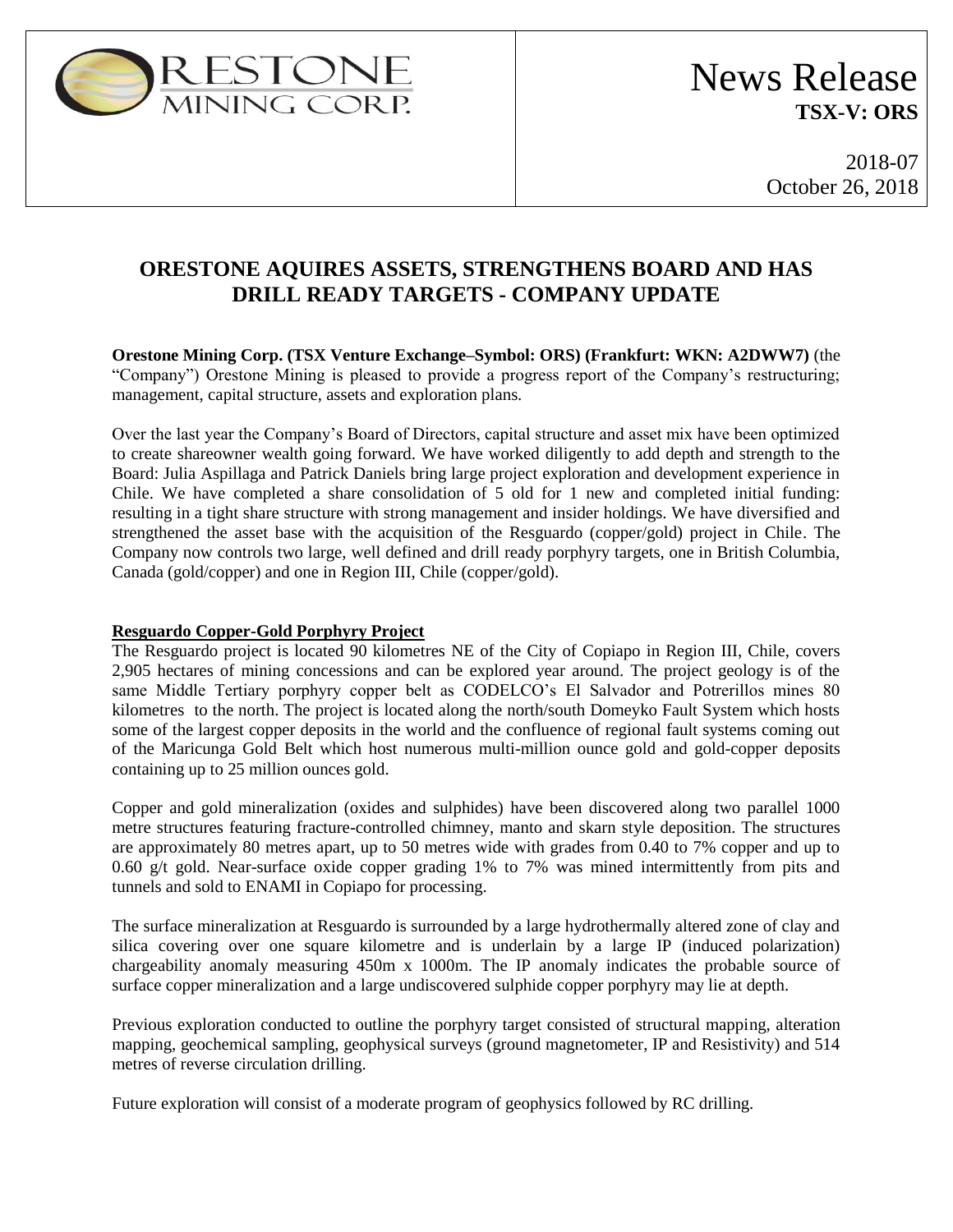### **The Captain Project**

The Captain Project hosts several porphyry targets with the most advanced being the Admiral target. The last hole drilled on the Admiral target in 2013, Hole C13-03, intersected three metres of highly potassicsericite altered monzonite porphyry which assays 0.226% copper and 1.90 g/t gold within an otherwise unaltered and un-mineralized post mineral alkali gabbro dyke (PMD).

The three-metre xenolith or rafted block is believed to have been transported from immediately adjacent rocks, it contains abundant sulphides and has a "strong Induced Polarization (IP) signature" associated with it while the unaltered and un-mineralized post mineral dyke has few sulphides or a "weak IP signature".

Detailed geophysics consisting of ground magnetometer, IP and resistivity have outlined the Admiral target and the PMD can also be spatially located within it. The Admiral target is an intense IP anomaly measuring up to 25 mV/V covering an area of 1000 metres x 2000 metres open in all directions.

The gold to copper ratio observed from mineralized intervals observed on the property to date indicate a gold rich alkaline porphyry system which may be similar to the Cadia-Ridgeway Porphyry system of Newcrest Gold in New South Wales, Australia and indicate a potential porphyry system where copper grades of 0.2-0.3% and gold grades from 2-6  $g/t$  are possible – a highly favorable and economic drill target.

Future exploration will consist of diamond drilling.

In summary, the Company has been optimized to create shareowner wealth going forward: a tight share structure; highly geared asset base; a strong Board and a management team focused on success.

We are currently in the process of financing and once complete we will announce further exploration detail.

If you would like to follow along and keep informed on what we are doing, please [click here](http://orestone.adnetcms.com/contact) to provide consent and receive news, updates and important information on the company as we move our projects forward.

Mr. Gary Nordin PGeo, BC has reviewed the technical information on the project and visited the project.

Orestone Mining Corp. is a Canadian based company that owns a 100% percent interest in the Captain gold - copper project located approximately 30 kilometres south of the Mt. Milligan Mine in British Columbia and has an option to purchase a 100% interest in the Resguardo copper project in Chile. For more information please visit: [www.orestone.ca](http://www.orestone.ca/)

### **ON BEHALF OF ORESTONE MINING CORP.**

### **"David Hottman"**

### **President and CEO**

**For further information contact: David Hottman at 604-629-1929 info@orestone.ca**

**407 – 325 Howe Street, Vancouver, BC V6C 1Z7, Canada Phone: 604-629-1929 Fax: 604-629-1930 www.orestone.ca**